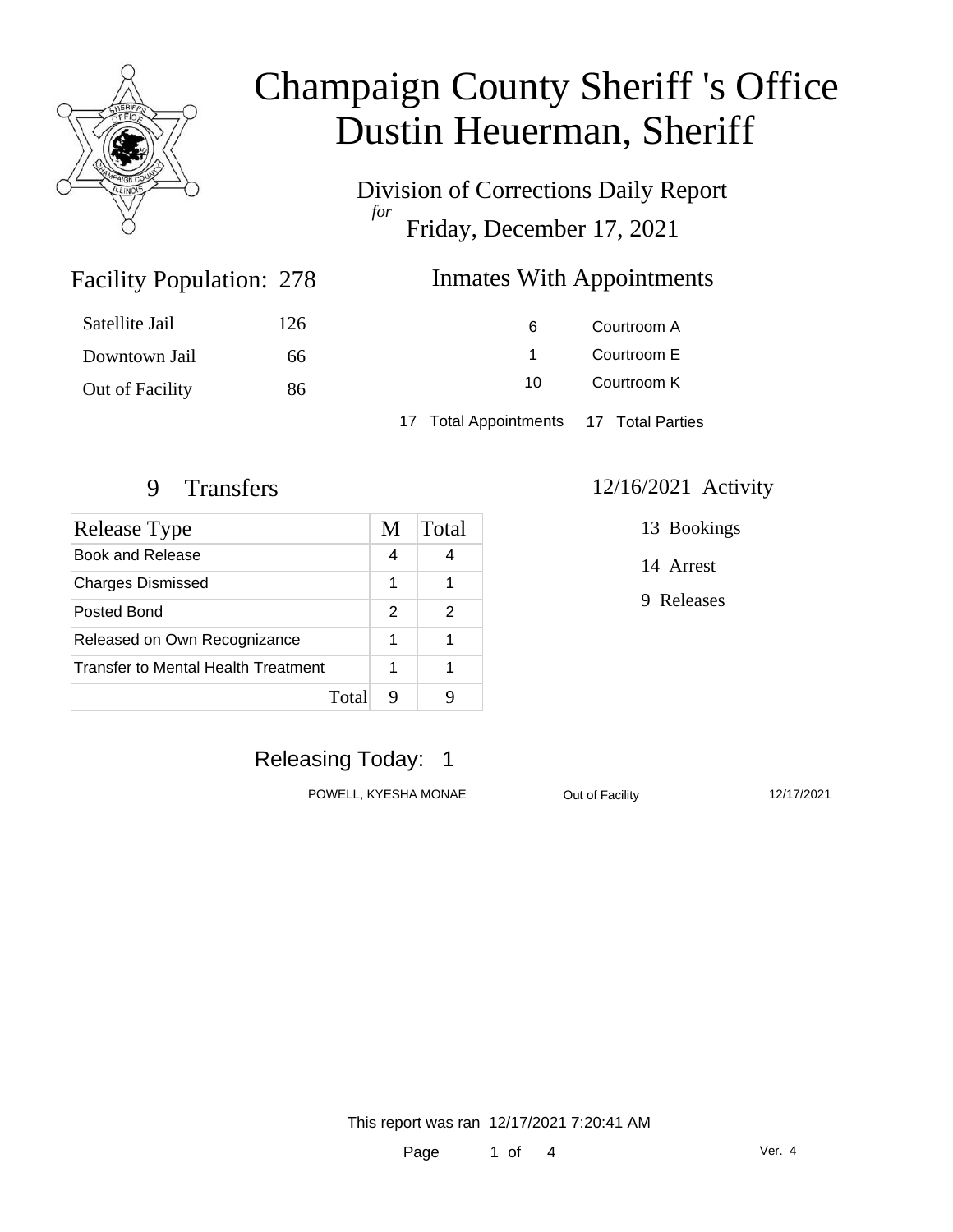

Division of Corrections Daily Report *for* Friday, December 17, 2021

Custody Status Count

Civil Pre-Trial 1

- Electronic Home Dentention 21
	- Federal Inmates 1
	- Felony Arraignment 9
		- Felony Other 4
	- Felony Pre-Sentence 7
		- Felony Pre-Trial 191
	- Felony Pre-Trial DUI 3
	- Felony Sentenced CCSO 4
	- Felony Sentenced IDOC 25
		- Hold Other 1
		- Hold Sentenced CCCC 1
		- Hold Sentenced IDOC 1
	- Misdemeanor Arraignment 1
		- Misdemeanor Other 1
		- Misdemeanor Pre-Trial 1
- Misdemeanor Sentenced CCSO 1
	- Petition to Revoke 2
	- Remanded to DHS 2
	- Traffic Arraignment 1
		- Total 278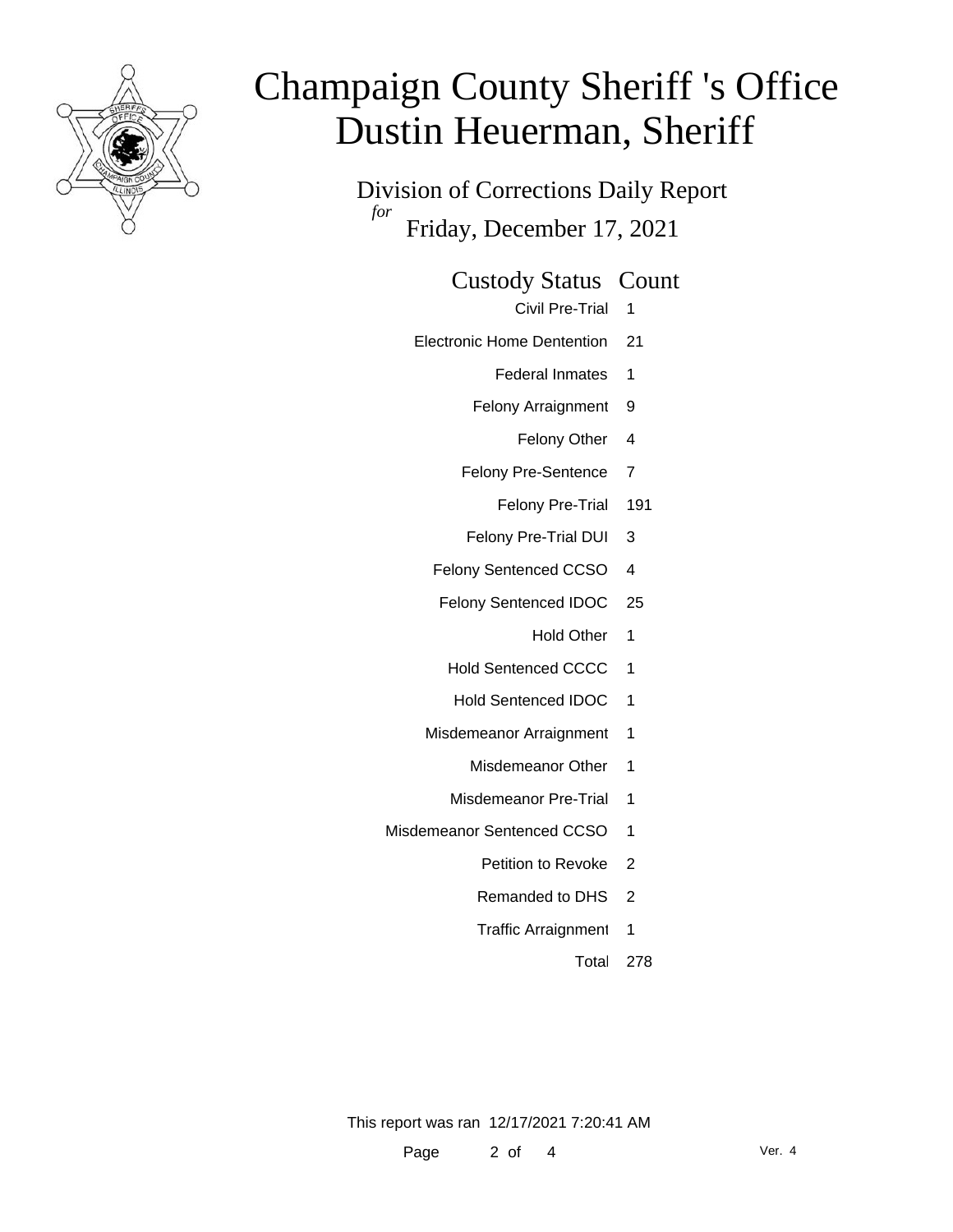

Division of Corrections Daily Report *for* Friday, December 17, 2021

## Inmates With Appointments

| Jailing Party Name             | Location    | Number of Records / Node |
|--------------------------------|-------------|--------------------------|
| AMISON, NICOLE                 | Courtroom K | 1 / Satellite Jail       |
| CALDWELL, STEVEN ANDRE         | Courtroom A | 1 / Satellite Jail       |
| DAVIS, AUSTIN CHRISTOPHER      | Courtroom K | 1 / Downtown Jail        |
| DAVIS, DAMIEN DOMINIQUE        | Courtroom A | 1 / Downtown Jail        |
| DUNCAN, COREYON ANTHONY        | Courtroom K | 1 / Downtown Jail        |
| EPPS, GARY DEAN                | Courtroom K | 1 / Satellite Jail       |
| HATHORN, MELVIN NATHANIEL      | Courtroom K | 1 / Satellite Jail       |
| <b>JAMES, DOMINIQUE JULIUS</b> | Courtroom K | 1 / Satellite Jail       |
| JONES, GLENN CLAYTON           | Courtroom A | 1 / Downtown Jail        |
| LEWIS, TREVOR DANIEL           | Courtroom A | 1 / Satellite Jail       |
| MARSH, PAUL OLUFUNMILAYO       | Courtroom A | 1 / Downtown Jail        |
| MARTIN, TERRY LEE              | Courtroom K | 1 / Satellite Jail       |
| MOORE, ANDREW LEE, Junior      | Courtroom K | 1 / Satellite Jail       |
| NEAL, DAWAUN                   | Courtroom E | 1 / Satellite Jail       |
| NIKOLAEV, YEVGENIY             | Courtroom A | 1 / Out of Facility      |
| STARKS, BRITTANY KIARA         | Courtroom K | 1 / Satellite Jail       |
| WINSTON, ALYSSIA LETEECE       | Courtroom K | 1 / Satellite Jail       |

### **Transfers**

| AMOLE, GARY BRUCE            | Released on Own Recognizance               | Satellite Jail  |
|------------------------------|--------------------------------------------|-----------------|
| BRYANT, KETONE LEVELL        | <b>Transfer to Mental Health Treatment</b> | Downtown Jail   |
| ENDSLEY, RICHARD ALLAN       | <b>Book and Release</b>                    | Out of Facility |
| EVELAND, JEREMY DOUGLAS      | <b>Book and Release</b>                    | Out of Facility |
| <b>GAIN, JEFFREY STEPHEN</b> | Posted Bond                                | Satellite Jail  |
| KEAN, JARED KEITH            | <b>Book and Release</b>                    | Out of Facility |
| MIMS, COREY ALLEN            | <b>Book and Release</b>                    | Out of Facility |